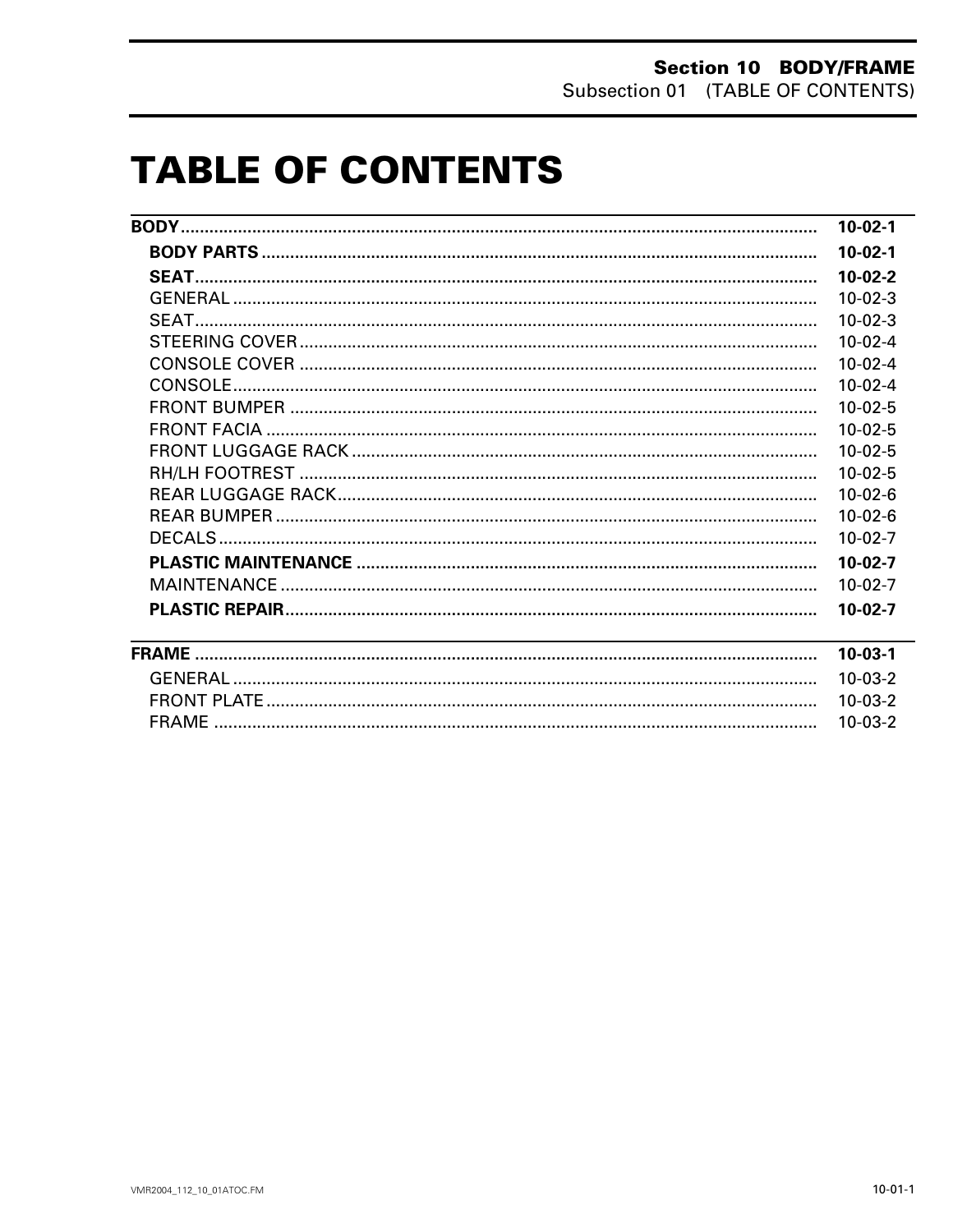# **BODY 0**

# <span id="page-1-0"></span>**BODY PARTS**

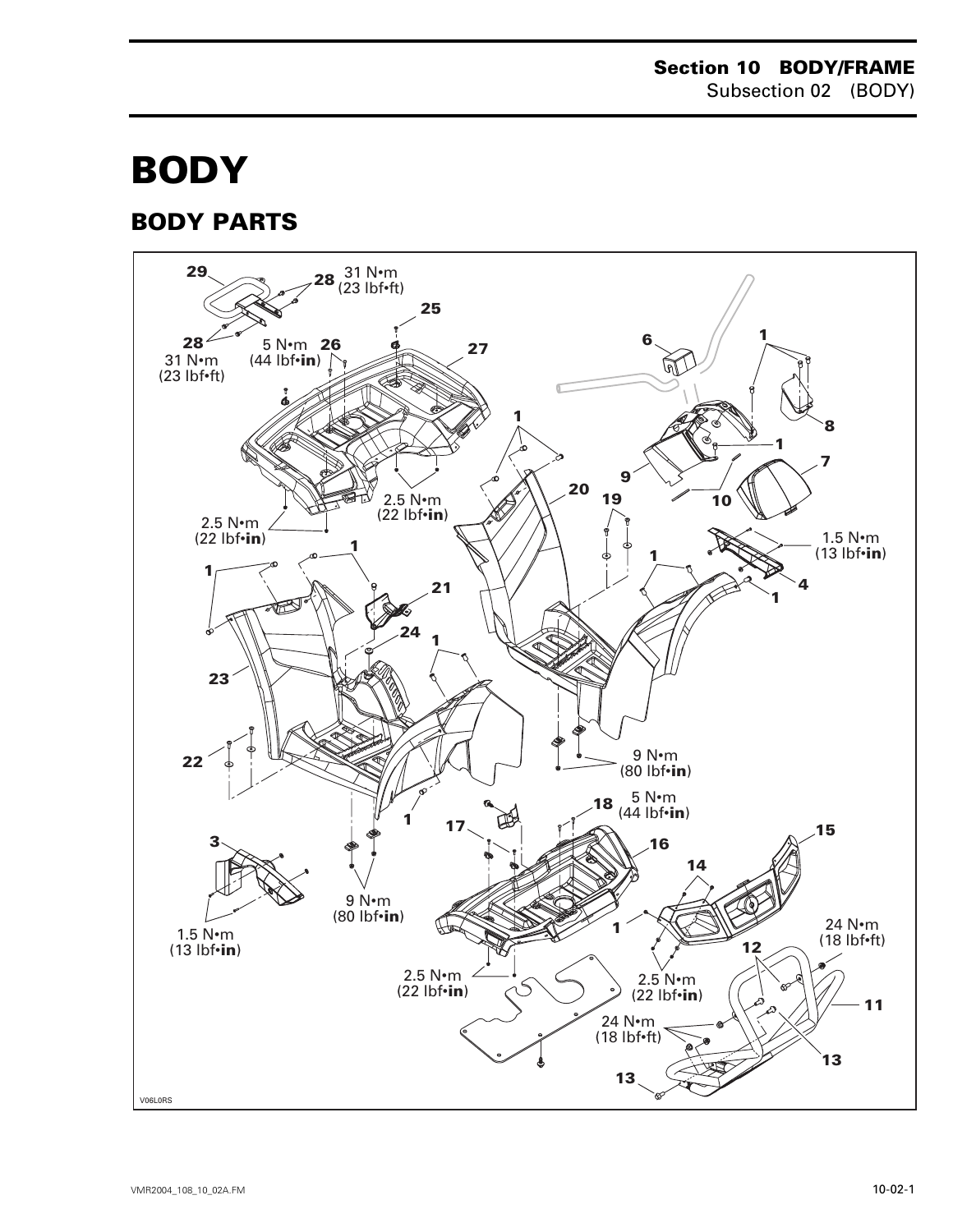### **Section 10 BODY/FRAME**

Subsection 02 (BODY)

# <span id="page-2-0"></span>**SEAT**

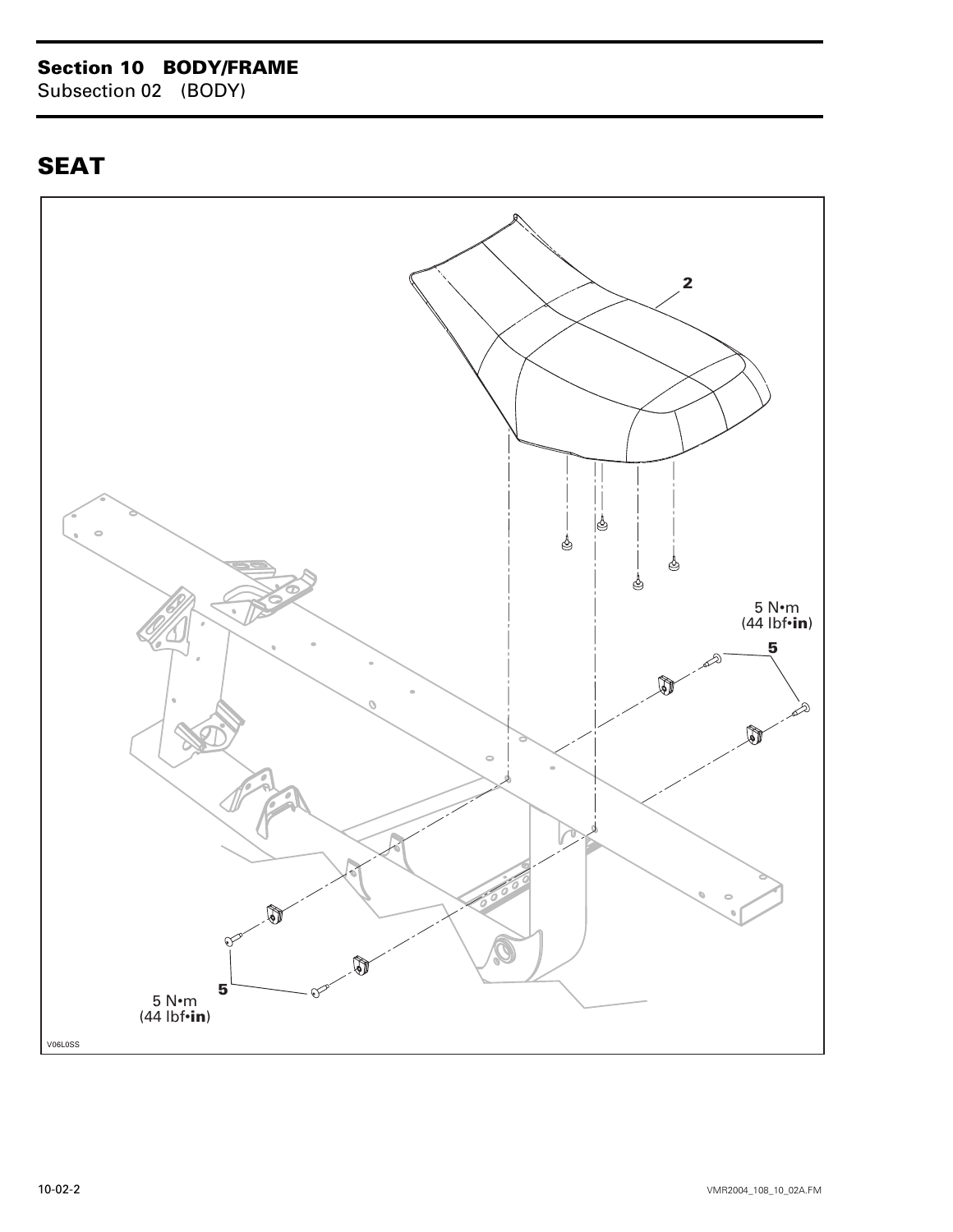# <span id="page-3-0"></span>**GENERAL**

During assembly/installation, use the torque values and service products as in the exploded views.

Clean threads before applying a threadlocker. Refer to SELF-LOCKING FASTENERS and LOCTITE APPLICATION at the beginning of this manual for complete procedure.

# **WARNING**

Torque wrench tightening specifications must strictly be adhered to.

Locking devices (ex.: locking tabs, elastic stop nuts, self-locking fasteners, cotter pin, etc.) must be installed or replaced with new ones where specified. If the efficiency of a locking device is impaired, it must be renewed.

Install all screws before torquing them.

### Plastic Rivet

Plastic rivets no. 1 are used in the riveting of the various body parts. Plastic rivets can be removed carefully by pliers (P/N 295 000 070).

NOTE: Reuse the plastic rivets.



- *1. Pliers (P/N 295 000 070)*
- *2. Plastic rivet*

# **SFAT**

### Seat Cleaning

It is recommended to clean the seat no. 2 with a solution of warm soapy water, using a soft clean cloth.

**CAUTION:** Avoid use of harsh detergents such as strong soaps, degreasing solvents, abrasive cleaners, paint thinners, etc. that may cause damage to the seat cover.

#### Removal

To remove the seat, first of all remove the right side cover no. 3 and left side cover no. 4 to get access to the screws no. 5 below the seat. Unclamp the CVT air outlet hose. Remove screws below the seat to remove it.



*1. Seat*

*2. Screw holes*

### Installation

Insert seat on frame. Install screws below the seat. When seat rests in its position, install the CVT air outlet hose. Install right side cover no. 3 and left side cover no. 4.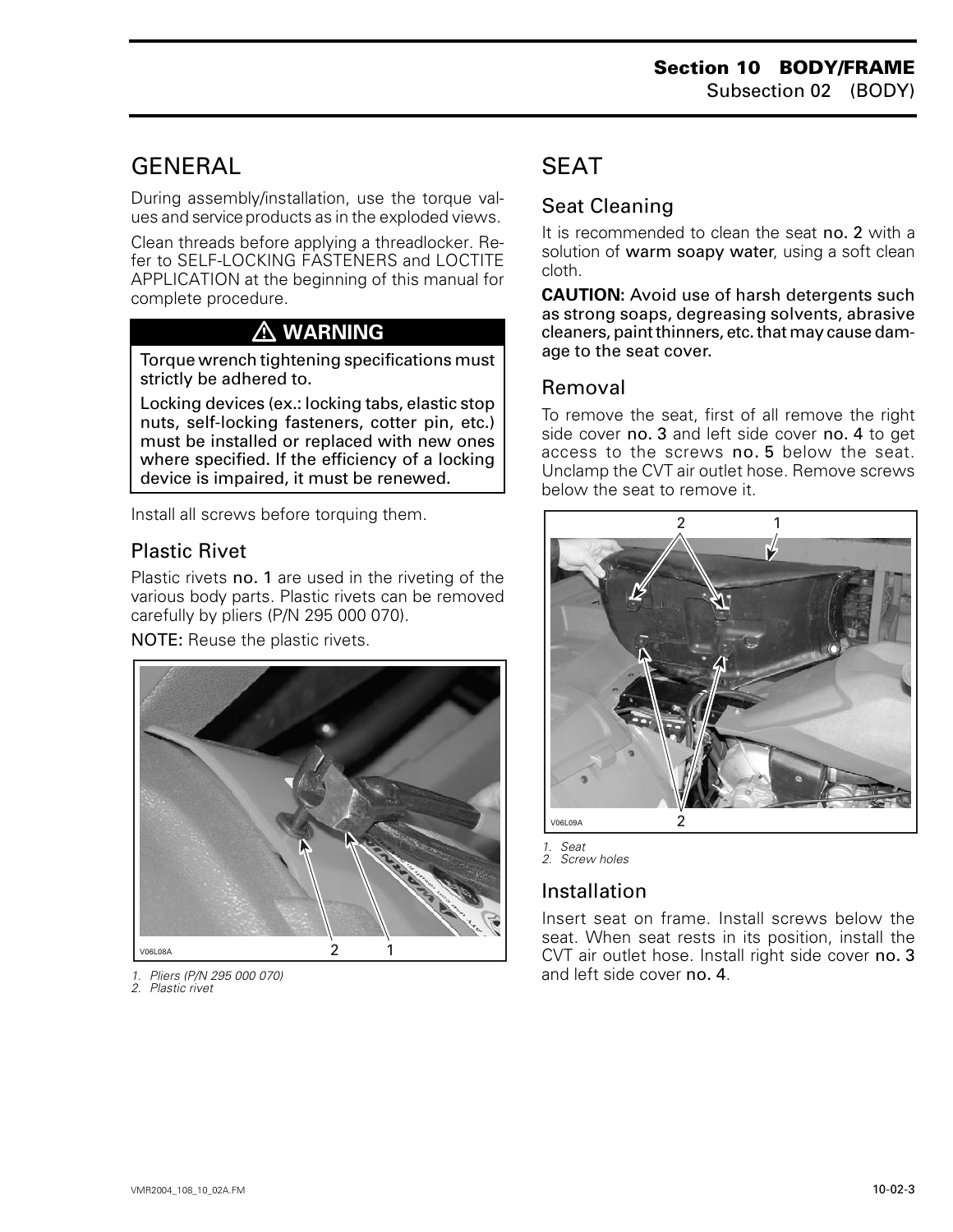### **Section 10 BODY/FRAME**

Subsection 02 (BODY)

#### Seat Cover Replacement

Remove the old seat cover. Check the foam and replace if necessary.

Install staples with an electric tacker such as Arrow tacker no. ETN-50 or with a manual tacker such as Arrow tacker no. T-50.

NOTE: For an easier installation, it's highly recommended to use an electric tacker.

Ensure that the seat rest firmly against a hard surface such as a piece of wood. This is done to get the staples completely pushed in place.



#### *TYPICAL*

*1. Piece of wood*

*2. ETN-50 (electric) or T-50 (manual)*

After cover installation cut all around the excess of material.

# <span id="page-4-0"></span>STEERING COVER

#### Removal

The steering cover no. 6 can be removed by lifting it upwards.

#### Installation

The installation is the reverse of the removal procedure.

# CONSOLE COVER

#### Removal

Pull out the console cover no. 7 to release its pins from oblong washers (rubber grommet).



*1. Console cover 2. Oblong washers*

#### Installation

The installation is the reverse of removal procedure.

# **CONSOLE**

#### Removal

NOTE: Console cover no. 7 and cup no. 8 must be removed before removing the console no. 9.

Console is retained by two rubber latches no. 10 and plastic rivets no. 1. Unlatch the console and remove the plastic rivets.

Unplug the electric connections (indicator lights and ignition switch) from the console to remove it completely from the vehicle.

#### Inspection

Check latches no. 10 for cracks or other damages. Change if necessary.

#### Installation

Installation is the reverse order of removal.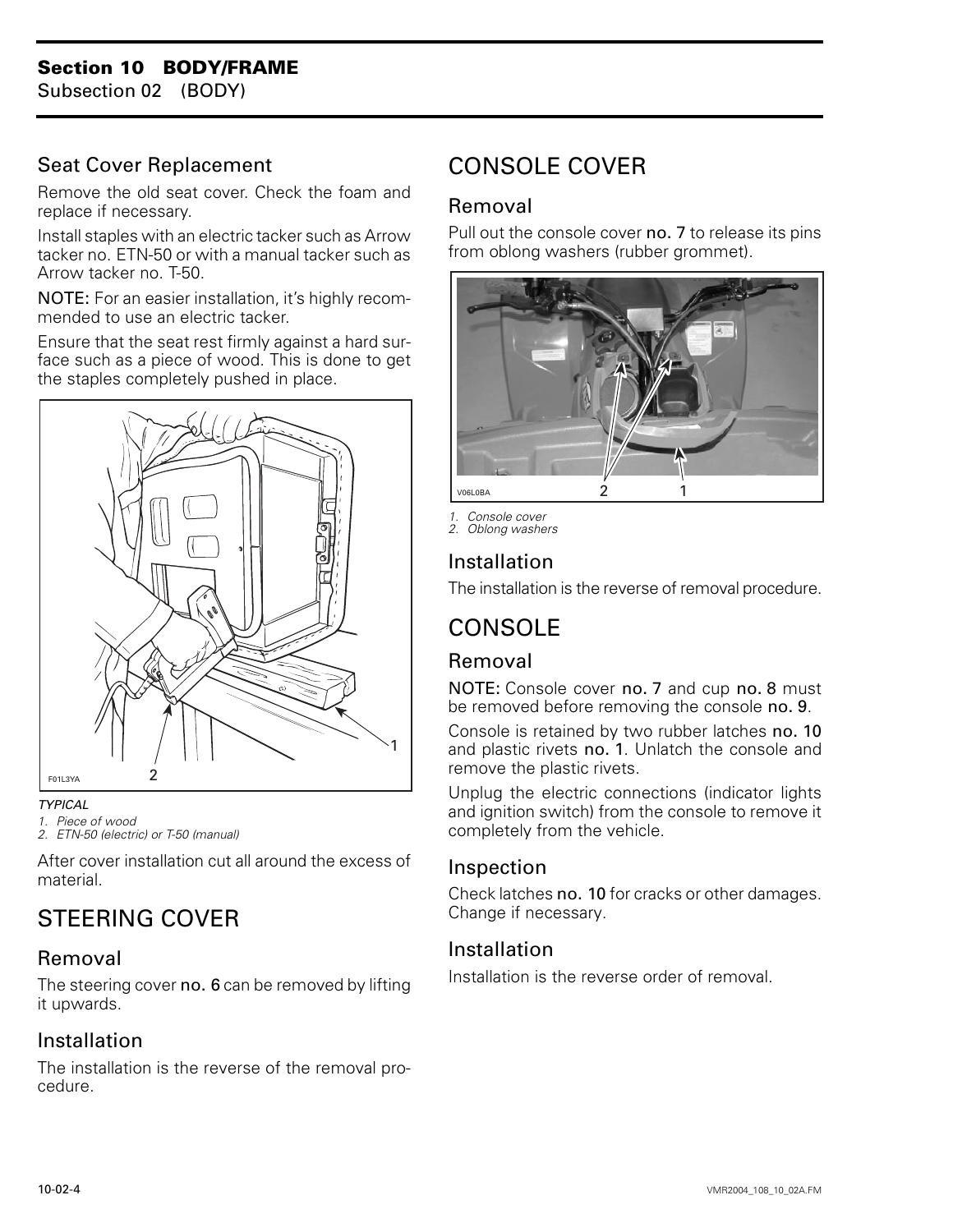# <span id="page-5-0"></span>FRONT BUMPER

### Removal

To remove front bumper no. 11, unscrew screws no. 12 and no. 13.



*1. Front bumper*

#### *2. Screws*

### Installation

The installation is the reverse of removal procedure.

# FRONT FACIA

### Removal

Remove the upper screws no. 12 retaining the front bumper.

Loosen the bottom screws no. 13 then tilt the bumper forwards.

Unplug both headlamp connectors.

Remove the screws no. 14 and plastic rivets no. 1 attaching front facia no. 15 to the luggage rack no. 16.

### Installation

Installation is the reverse order of removal.

# FRONT LUGGAGE RACK

Remove the console cover no. 7 and the cup no. 8.

Remove all plastic rivets retaining the console no. 9 as well as the rubber latches no. 10 then lift up the console without unplugging indicator lights or ignition switch.

Remove the upper screws no. 12 from the front bumper, then loosen the bottom screws no. 13 before tilting the bumper forwards.

Unplug both headlamp connectors.

Remove screws no. 17 and no. 18 and plastic rivets no. 1 to remove front luggage rack no. 16 with front facia no. 15.

Pull front luggage rack upward.

If necessary, separate front facia from luggage rack.

### Installation

Installation is in the reverse order of removal.

# RH/LH FOOTREST

#### Removal

#### LH Footrest

Remove screws no. 19 and plastic rivets no. 1 to remove the LH footrest no. 20.





*2. Screws*

*3. Plastic rivets*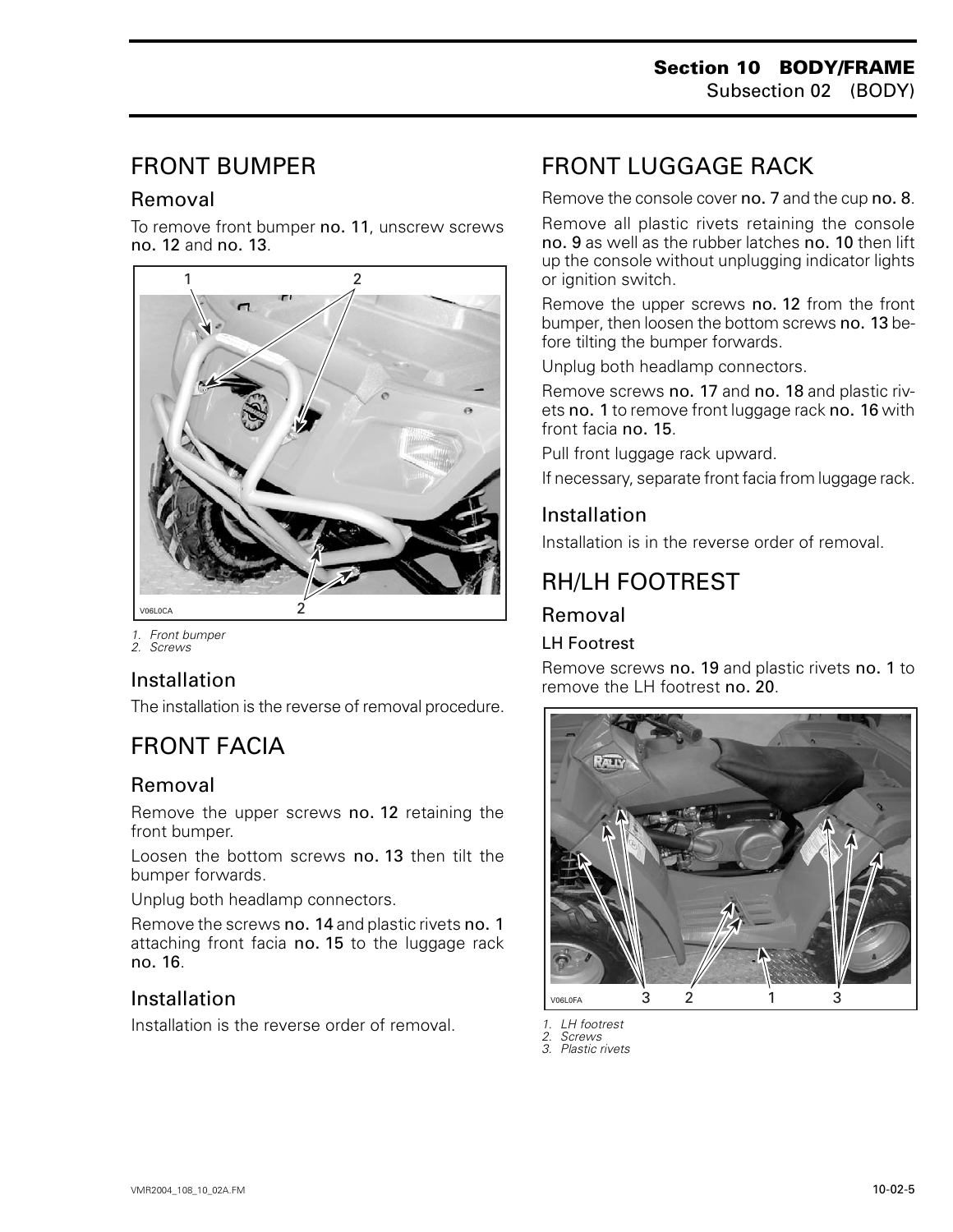#### RH footrest

Remove the chain cover no. 21 by removing the plastic rivet no. 1.

Remove screws no. 22 retaining RH footrest no. 23 then the plastic rivets no. 1.

Pull out the RH footrest by detaching the grommet no. 24 with the brake cable from it.



- *1. RH footrest*
- *2. Screws 3. Plastic rivets*
- 
- *4. Grommet with the brake cable*

### Installation

Installation is the reverse order of removal.

# <span id="page-6-0"></span>REAR LUGGAGE RACK

#### Removal

Remove the seat.

Remove screws no. 25 and no. 26 then the plastic rivets no. 1 retaining rear luggage rack no. 27 to the RH and LH footrests.



*1. Rear luggage rack*

*2. Screws 3. Plastic rivets*

Remove rear luggage rack.

### Installation

Installation is the reverse order of the removal.

# REAR BUMPER

Remove the tool box. Remove screws no. 28.



*1. Rear bumper*

*2. Rubber strap 3. Screws*

Pull the rear bumper no. 29.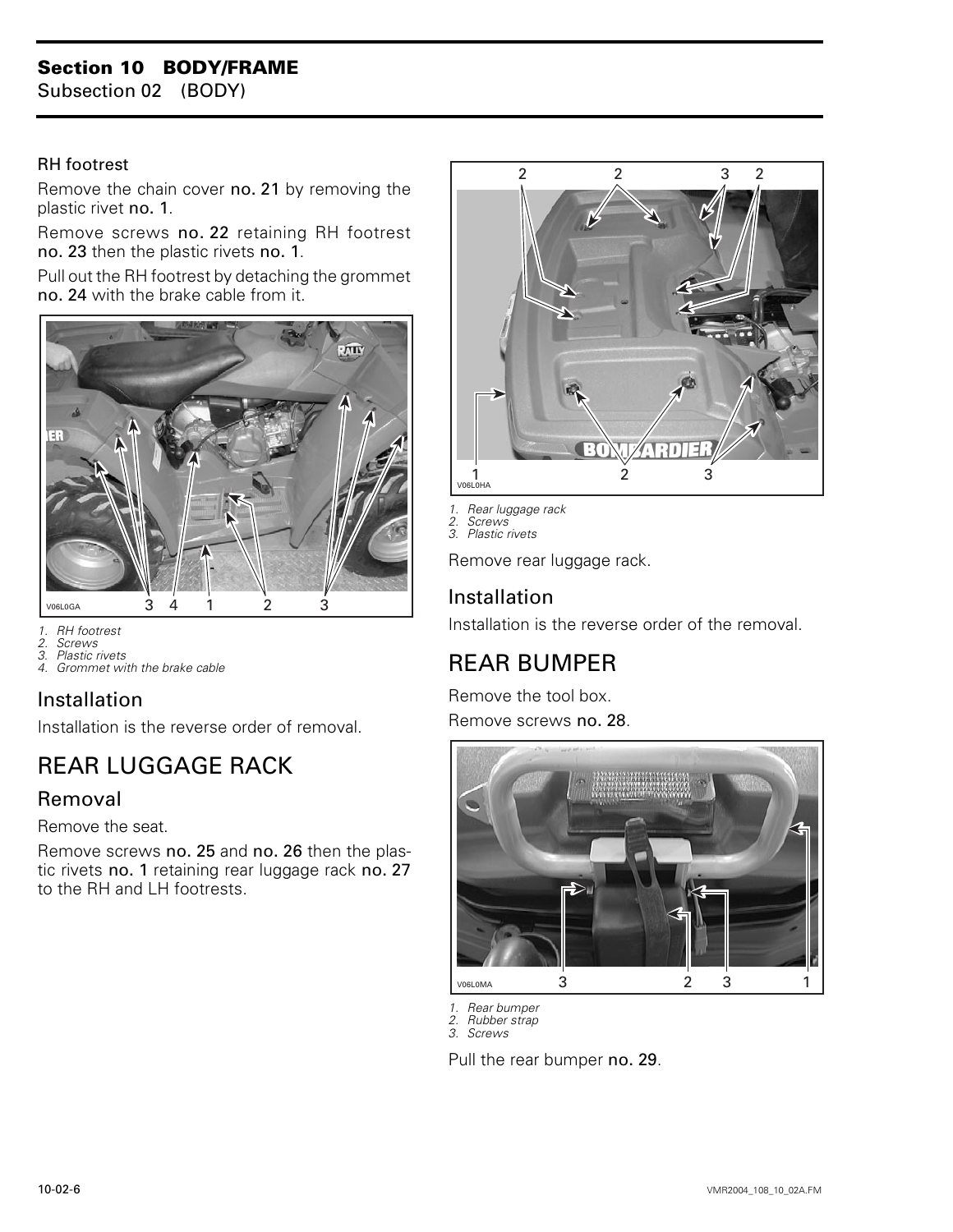### Installation

Installation is the reverse order of the removal.

# <span id="page-7-0"></span>DECALS

To remove a decal; heat old decal with a heat gun and peel off slowly.

Using isopropyl alcohol, clean the surface and dry thoroughly.

Apply liquid soap to new decal and carefully position the decal. Using a sponge or a squeegee, remove the air bubbles and surplus water working from the center toward the edges. Allow to air dry.

**CAUTION:** Do not apply isopropyl alcohol or solvent directly on decals. Use only in a well ventilated area.

# **PLASTIC MAINTENANCE**

# MAINTENANCE

Clean the vehicle thoroughly, removing all dirt and grease accumulation.

To clean use a soft clean cloth and either soapy water or isopropyl alcohol.

To remove grease, oil or glue use isopropyl alcohol.

**CAUTION:** Do not apply isopropyl alcohol or acetone directly on decals.

**CAUTION:** The following products must not be used to clean or wax any of the plastic components used on the vehicles:

- gasoline
- brake fluid
- kerosene
- diesel fuel
- lighter fluid
- varsol
- naphtha
- acetone
- strong detergents
- abrasive cleaners
- waxes containing an abrasive or a cleaning agent in their formula.

# **PLASTIC REPAIR**

No plastic part on the vehicle is repairable. Change all defective parts.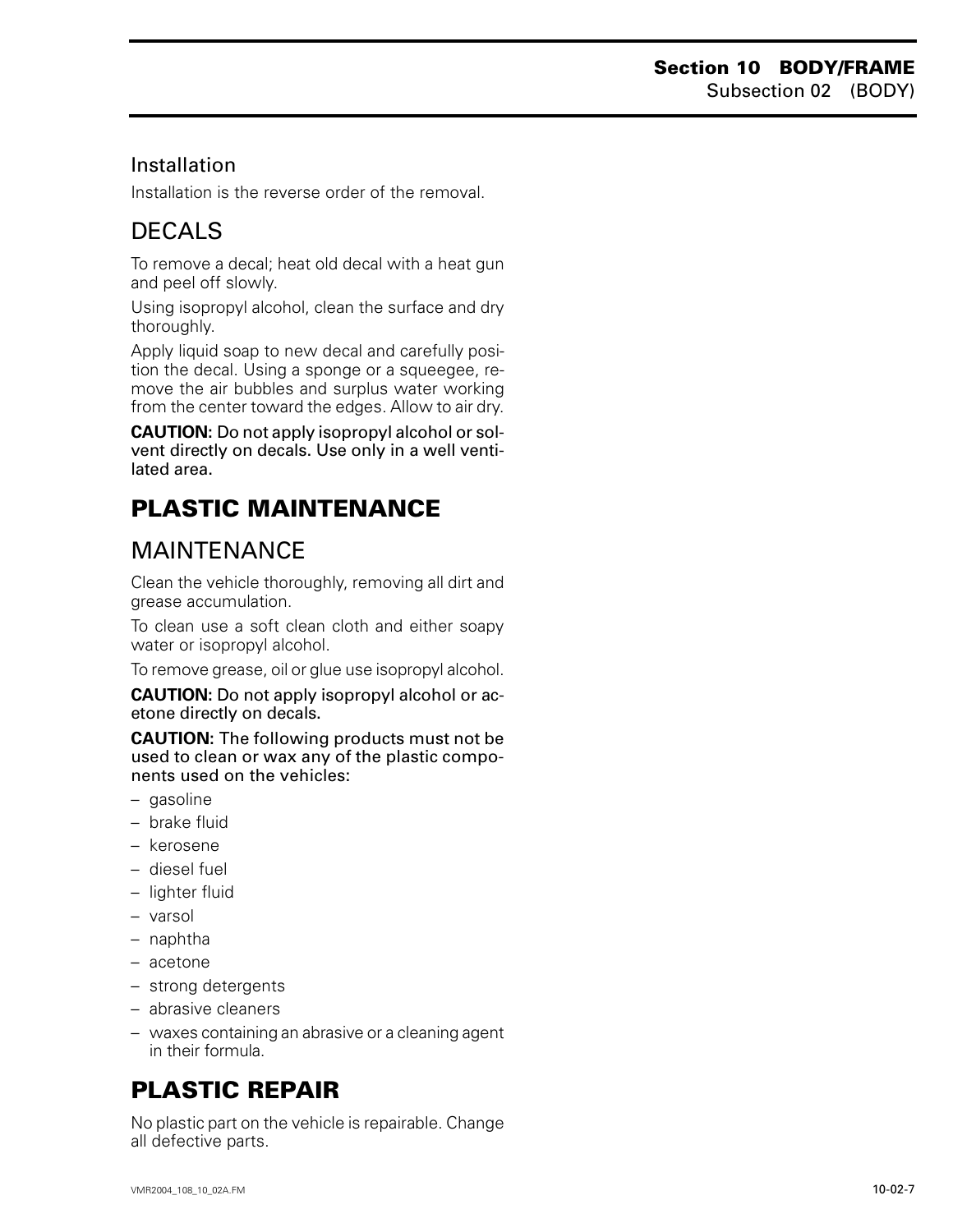# <span id="page-8-0"></span>**FRAME 0**